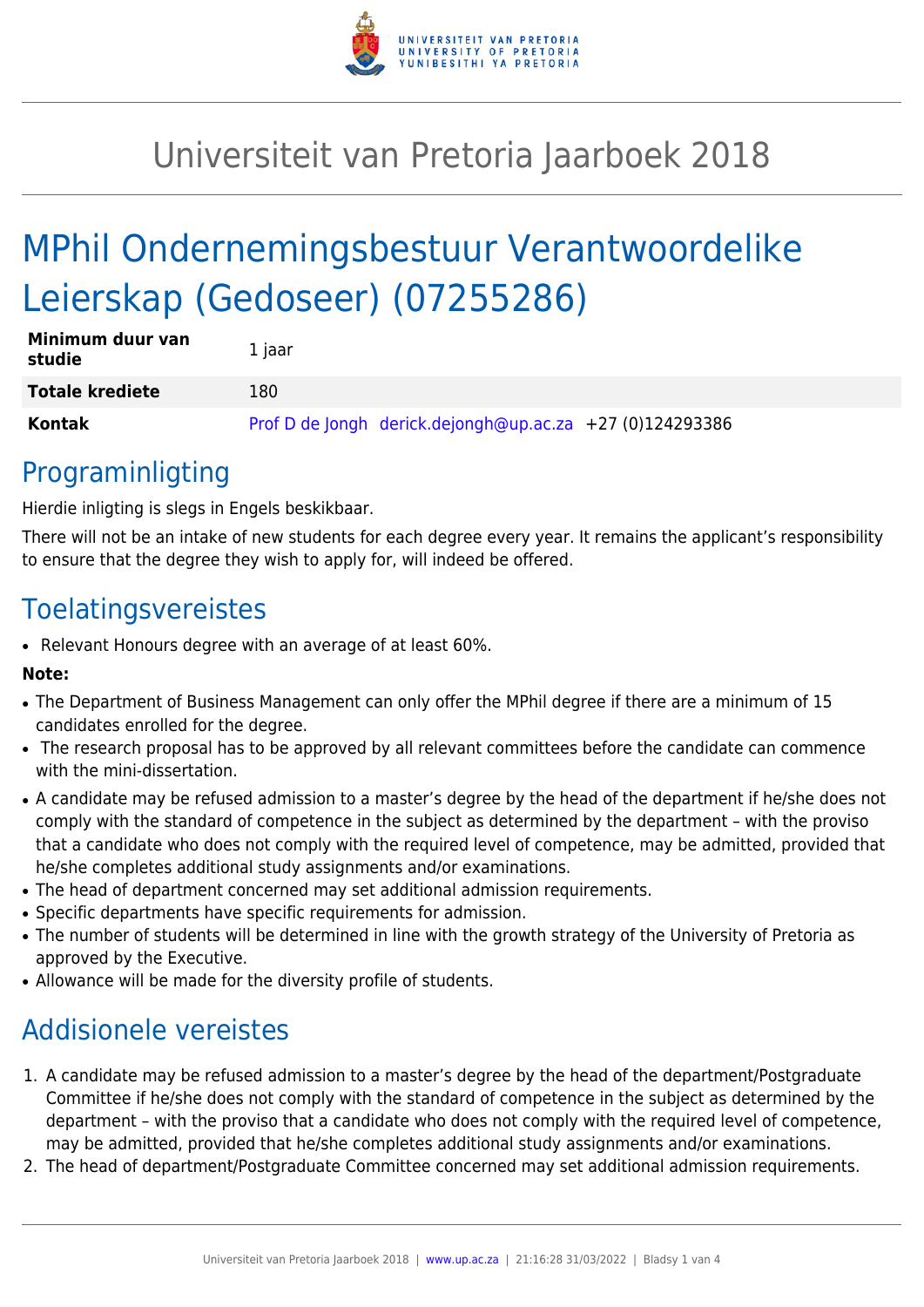

- 3. Specific departments have specific requirements for admission.
- 4. The number of students will be determined in line with the growth strategy of the University of Pretoria as approved by the Executive.
- 5. Allowance will be made for the diversity profile of students.

### Eksamens en slaagvereistes

The pass mark for both a dissertation and a mini-dissertation is 50%. The provisions regarding pass requirements for dissertations, contained in General Regulation G.12.2, apply mutatis mutandis to mini-dissertations.

A pass mark of at least 50% is required in the examination of each module.

### **Navorsing**

#### **Dissertations/mini-dissertations, curricula and modules**

- 1. The degree programme requires that a dissertation/mini-dissertation must be submitted in a field of study chosen from the fields covered for the honours degree, provided that the Dean may, on the recommendation of the head of department/Postgraduate Committee concerned, approve the replacement of the required dissertation by the successful completion of a prescribed number of module credits and a minidissertation/research article.
- 2. Information on modules, credits and syllabi is available, on request, from the head of department/Postgraduate Committee concerned.
- 3. A module in Research Methodology is compulsory in all programmes. The Dean may, on the recommendation of the head of department/Postgraduate Committee concerned, waive the prerequisites.
- 4. Sufficient number of bound copies of the dissertation/mini-dissertation must be submitted to the Head: Student Administration for examination, after permission is granted by the supervisor.

#### **Article for publication**

A dean may require, before or on submission of a dissertation/mini-dissertation, the submission of a draft article for publication to the supervisor. The draft article should be based on the research that the student has conducted for the dissertation/mini-dissertation and be approved by the supervisor concerned. The supervisor should then have the opportunity to take the paper through all the processes of revision and resubmission as may be necessary and/or appropriate in order to achieve publication.

#### **Submission of dissertation/mini-dissertation**

A dissertation/mini-dissertation is submitted to the Head: Student Administration/Departmental Postgraduate Office, before the closing date for the various graduation ceremonies as announced annually.

For examination purposes, a student must, in consultation with the supervisor, submit a sufficient number of bound copies and/or e-copies of the dissertation/mini-dissertation, printed on good quality paper and of good letter quality, to the Head: Student Administration/Departmental Postgraduate Office. Permission to submit the dissertation/mini-dissertation in unbound form may be obtained from the supervisor concerned on condition that a copy of the final approved dissertation/mini-dissertation is presented to the examiners in bound format or electronic format.

In addition to the copies already mentioned, each successful student must submit a bound paper copy as well as two electronic copies of the approved dissertation/mini-dissertation to the Head: Student

Administration/Departmental Postgraduate Office in the format specified by the faculty and in accordance with the minimum standards set by the Department of Library Services, before 15 February for the Autumn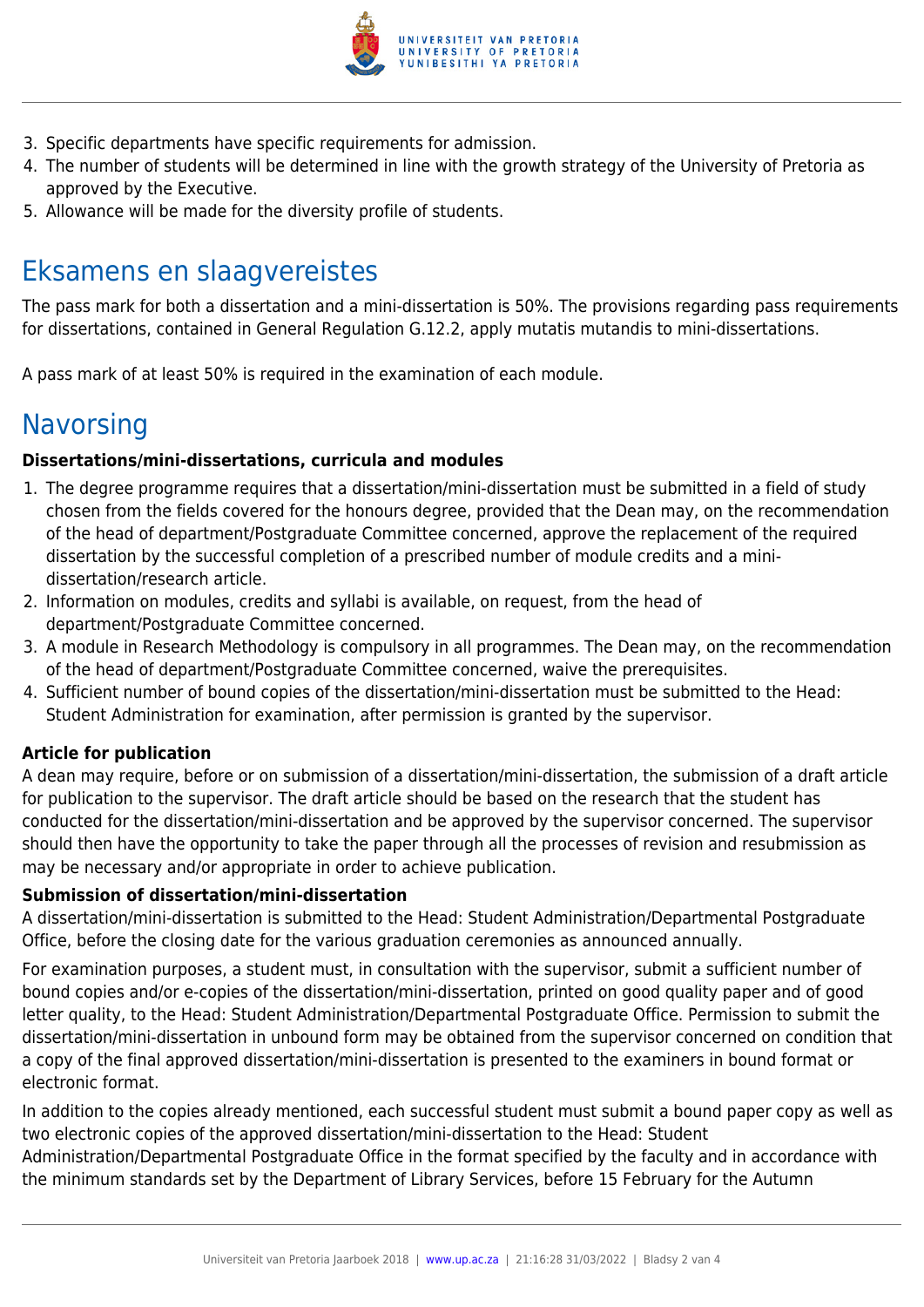

graduation ceremonies and before 15 July for the Spring graduation ceremonies, failing which the degree will only be conferred during a subsequent series of graduation ceremonies.